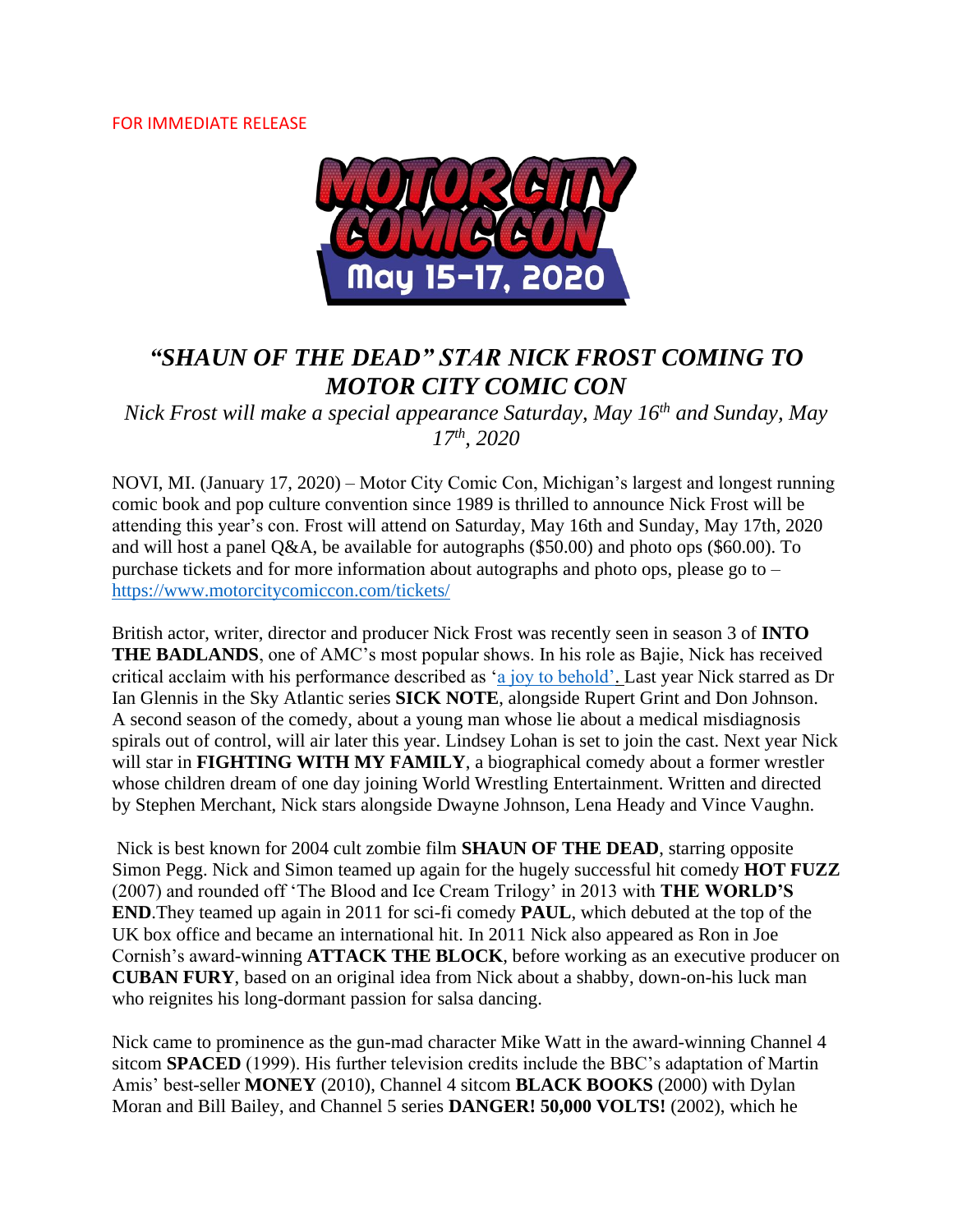hosted. In 2006, Nick led the cast of **HYPERDRIVE**, a sci-fi comedy series for BBC Two, as well as starring in two seasons of the BBC sketch-comedy series, **MAN STROKE WOMAN** (2005). In Spring 2014, Nick starred in Sky Atlantic HD's six-episode comedy series, **MR SLOANE**, from writer/director Robert B. Weide. December 2014 saw Nick guest-star in BBC's **DR. WHO** Christmas Special **'LAST CHRISTMAS'**, as 'badass Santa', drawing 6.4 million viewers.

Nick's extensive film credits include 2018 action hit **TOMB RAIDER**, alongside Alicia Vikander and Dominic West; Julian Jarrold's **KINKY BOOTS** (2005); Nick Moore's **WILD CHILD** (2008); quirky fantasy-romance **PENELOPE** (2006); and Richard Curtis's **THE BOAT THAT ROCKED** (2009); blockbusters **SNOW WHITE AND THE HUNTSMAN** (2012) and sequel **THE HUNTSMAN: WINTER'S WAR**(2016). Nick has leant his voice talents to Peter Jackson's epic motion-capture feature, **THE ADVENTURES OF TINTIN: THE SECRET OF THE UNICORN** (2011), the fourth instalment of the **ICE AGE**franchise, **ICE AGE: CONTINENTAL DRIFT** (2012) and the BAFTA-nominated **THE BOXTROLLS.**

Tickets can be purchased on the Motor City Comic Con website at

[www.motorcitycomiccon.com.](http://www.motorcitycomiccon.com/) Online fees may apply. RFID (Radio Frequency Identification) wristbands will also be available for purchase and mailed to homes for an additional fee. RFID wristbands are individual and personalized to your ticket through a unique serial number and microchip in the wristband. These microchips also ensure counterfeiters can't make or sell fake Motor City Comic Con tickets. Those caught with counterfeit wristbands will be asked to leave the convention immediately, ensuring our fans a safe and secure environment to celebrate their fandoms. Your wristband is your ticket to the event. This wristband is non-refundable and nontransferable. You must wear your wristband at all times while attending the convention. Fans who purchase these RFID wristbands and have them mailed prior to the con will not have to wait in any lines before entering the convention.

## **General Ticket prices and packages:**

Adult Pricing (ages 13 and up) Friday – \$30 Saturday – \$40 Sunday –  $$35$ VIP Fan Pass– \$249\* Adult Weekend Pass – \$85 Kids 5 and under are free all weekend Kids 6-12 are \$10 on Friday and Saturday Sunday is Kids Day – All kids 12 and under are free Kids Weekend – \$20

#### **\*VIP FAN PASS PACKAGE INCLUDES:**

-Weekend Pass -VIP Collectible Badge -Exclusive MCCC Shopping Bag- New & Improved! -VIP Seating in Panels (Excludes Paid Events) -VIP Fast Pass For Autographs & Photo Ops Lines -Exclusive Motor City Comic Con Lanyard